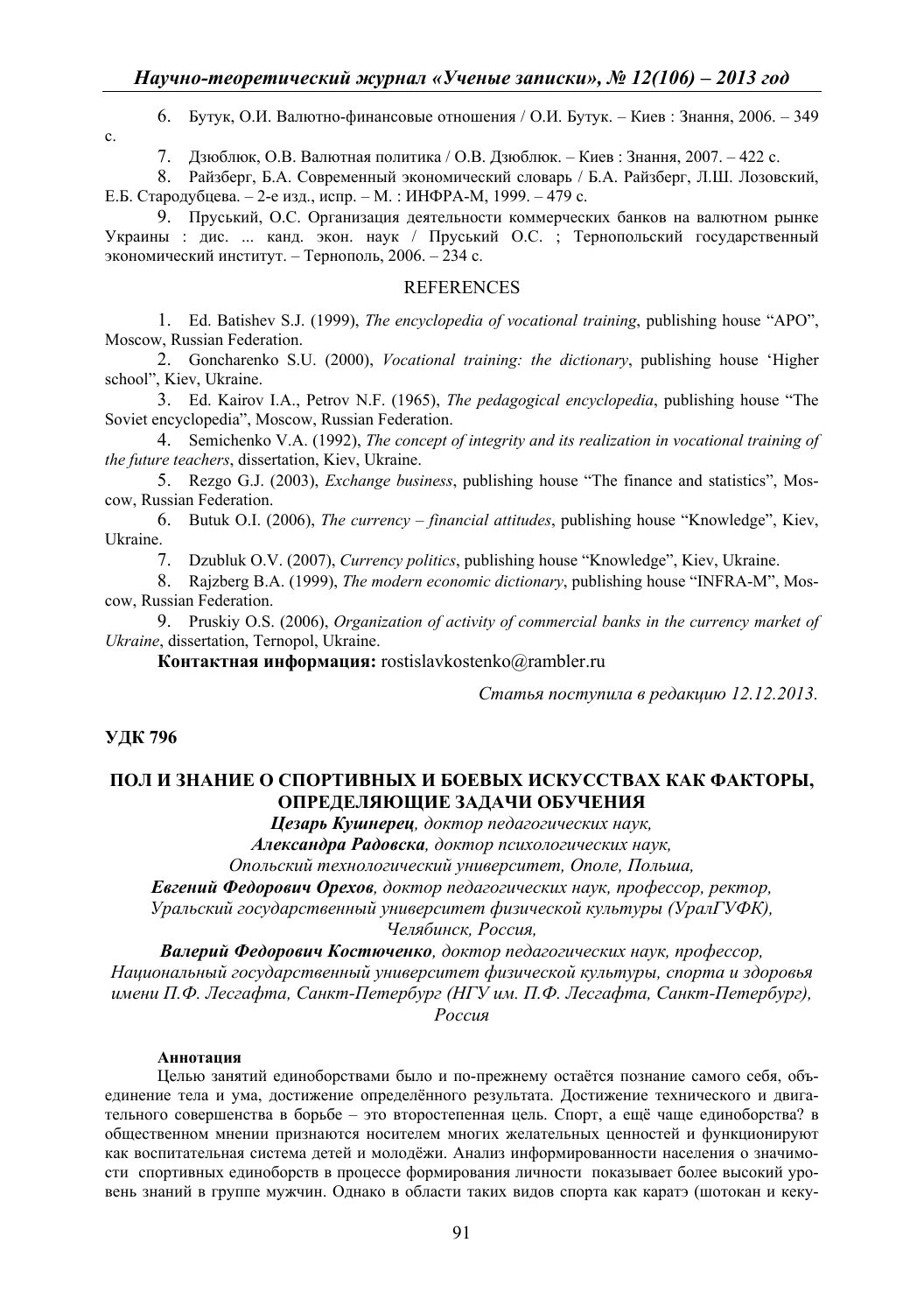синкай), дзюдо оказалось, что уровень знаний выше у женщин. Результаты проведенных исследований показывают, что намерения заниматься спортом вообще и единоборствами в частности в три раза более выражено у мужчин, чем у женщин.

**Ключевые слова:** боевые искусства, боевые спортивные состязания, знание.

## **DOI: 10.5930/issn.1994-4683.2013.12.106.p91-97**

### **SEX AND KNOWLEDGE ABOUT SPORTS AND MARTIAL ARTS AS FACTORS DETERMINING UNDERTAKING TRAININGS**

*Cezary Kushnierz, Ph.D. of Physical Education,* 

*Aleksandra Rogowska, Ph.D. of Psychology,* 

*Opole University of Technology, Faculty of Physical Education and Physiology, Opole, Poland,* 

*Evgeny Fedorovich Orekhov, the doctor of pedagogical sciences, professor, Rector,* 

*Ural State University of Physical Culture, Chelyabinsk, Russia,* 

*Valery Filippovich Kostjuchenko, the doctor of pedagogical sciences, professor,* 

*The Lesgaft National State University of Physical Education, Sport and Health, St. Petersburg,* 

*Russia* 

#### **Annotation**

Gaining knowledge about ourselves, attaining specified state of mind and awareness and unifying body with mind have been, and still are, the goals of practicing martial arts. Achieving technical and movement perfection in combat constitutes secondary goal resulting from constant self-improvement and connected to it practices. Tricks of the trade survived until the present day by the intermediary of warriors and in present times, they often constitute a form of practicing old traditions. Sports, and even more often, martial arts, in public opinion, are recognized as the carrier of numerous required values and they function as an educational system for children and the youth. The goal of this paper is to check the knowledge of combat sports and martial arts of people who are not following any training and specifying its impact on undertaking training in future. The analysis of results shows higher level of knowledge in the group of men. However, in the scope of disciplines such as karate (Shotokan and kyokushinkai), judo, women declare higher level of knowledge than men. The results of the presented research indicate that the intention of training sports and martial arts in future is nearly three times more frequent among men than women.

**Keywords:** martial arts, combat sports, knowledge.

### INTRODUCTION

Asian martial arts enjoy widespread attention in numerous European countries; their many centuries-old tradition and pedigree are factors triggering interest among candidates for trainings and those already pursuing training. Scientific research on combat sports and martial arts are multifaceted. Cynarski [1, 2] Cynarski, Sieber, Litwiniuk [2, 3] undertook attempts at specifying the social reception – perception and understanding of sports and martial arts in Western culture countries. Other author's state that martial arts with centuries-long tradition, in public opinion, are seen as a carrier of numerous desired values and they function in Eastern cultures as a system of education for the youth. Apart from health values, they served moral education, reducing social brutality; they provided positive patterns of behavior at the same time constituting a source of self-satisfaction [4, 5, 6, 7, 8]. Herrigel [9] offers description of benefits of this type of exercises, namely: the skill of preventing aggression, the skill of controlling own emotions, the capability of calm reactions in situations of threat. Since the '80s of the 20th century, rapid development of various unarmed combat disciplines is observed, their popularity and the attention school youth and adults pay to them triggered the development of various styles and combat schools. However, a question arises, namely: what is the factor making candidates select one out of many kinds of unarmed combat?

The goal of this paper is to verify the knowledge of people who are not training concerning combat sports and martial arts and specifying its impact on undertaking training in future.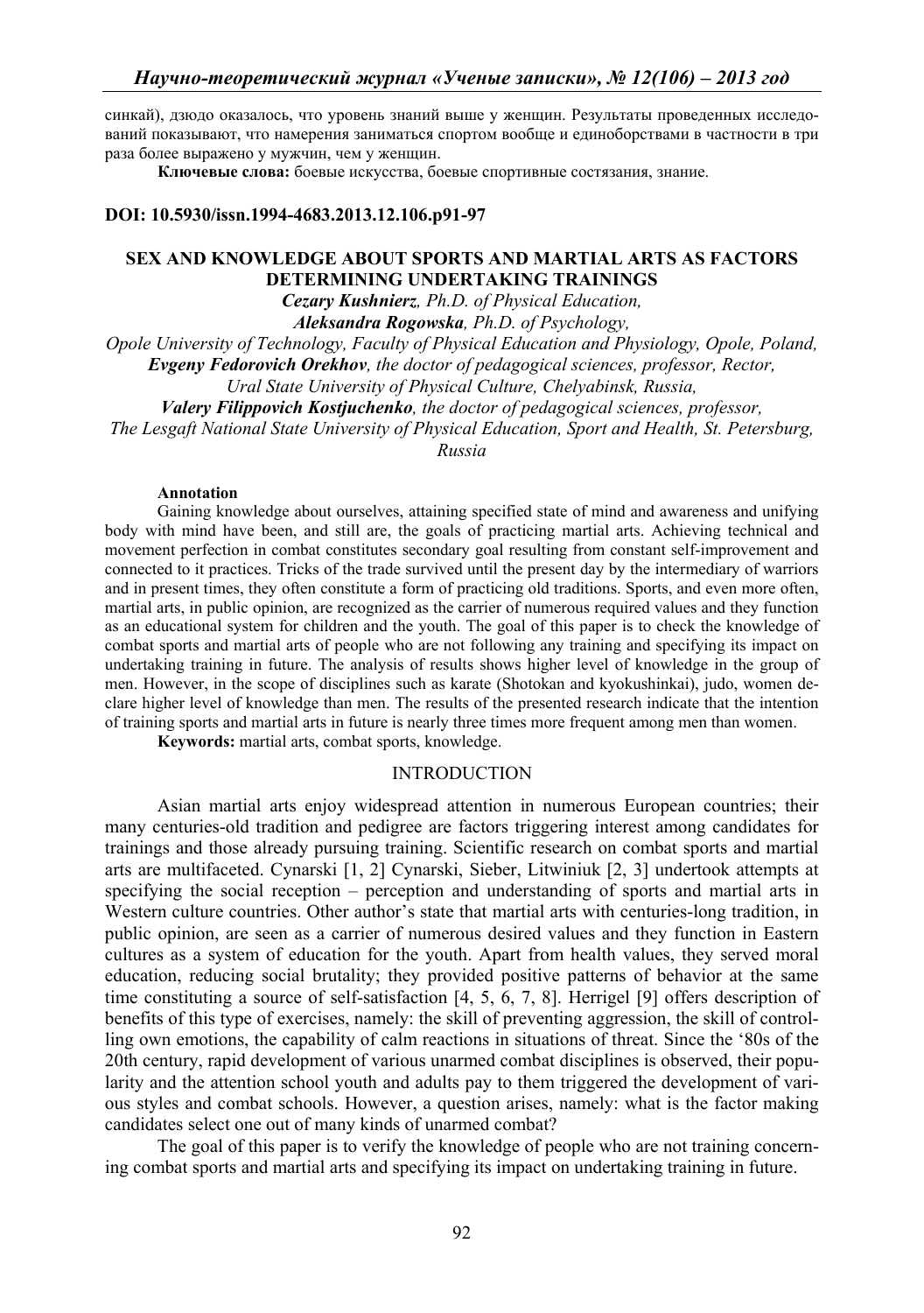### MATERIAL AND METHOHDS

### Participants

The research comprised 192 individuals divided into three groups: adults ( $n = 60$ , including 30 women and 30 men), students in high school ( $n = 67$ , including 37 girls and 30 boys) and students in upper primary schools ( $n = 65$ , including 35 girls and 30 boys). Average age of people subject to research in every group was as follows: 26, 18, 16 years.

### Measurement

The method of diagnostic survey, the poll technique was applied in the research. The questionnaire was used as a research tool. It was composed of 8 questions concerning selfevaluation, knowledge about the following combat sports and martial arts: boxing, kickboxing, karate Shotokan, karate kyokushinkai, judo, taekwondo, ju-jitsu and aikido. Moreover, respondents specified the following demographic data: sex and age.

### Procedure

The research among students of upper-primary schools and high schools took place in the Comprehensive High School Complex no. 4 in Gliwice (7th Upper-primary school and 7th Comprehensive High School). It covered classes of the following profiles of education: general, mathematic, foreign language and sports. Adults subject to research responded to questions in the Sports and Recreation Centre in Gliwice and in the employment establishment and fitness club in Piekary Śląskie. Respondents were selected at random. Participants were informed about the goal of the research and the participation was voluntary.

Respondents' answers were subject to statistical analyses with the application of the "STATISTICA 8" software. Analysis of correlations with the use of non-parametric Pearson's Chi2 test was realized. Moreover, the logistic regression was applied to select factors having impact on the declared willingness to train martial arts in future.

### **RESULTS**

The analysis of results concerning respondents' knowledge on the subject of combat sports and martial arts indicates higher level of knowledge among the group of men. However, in the scope of disciplines such as karate (shotokan and kyokushinkai), judo, women declare higher level of knowledge than men. The analysis of correlation between the sex and the planned training of sports or martial arts indicated statistically significant correlation Chi2 (1) = 7.54;  $p = 0.006$ . Compliant to the previous result (higher knowledge level among men), more men (n = 27; 14.1%) than women (n = 14; 7.3%) declared future active participation in trainings. Correlations between the knowledge of particular styles of combat and sex and future training of combat sports and martial arts are shown in table 1.

The dependent variable in the logistic regression model was the intention to train combat sports and martial arts in future. 9 factors were included in the analysis: sex and knowledge of particular styles of combat such as boxing, kickboxing, karate Shotokan, karate kyokushinkai, judo, taekwondo, ju-jitsu and aikido. Bivariate regression and multivariate regression were realized in order to find predictors of the willingness of active participation in combat sports and martial arts, presented in detail in table 2.

Predictors of the intention to train martial arts in the bivariate model of logistic regression were sex and declared by respondents' knowledge of such martial arts as boxing kickboxing, ju-jitsu and aikido In general, we may say that nearly three times more men compared to women would like to train martial arts in the future. Moreover, people who declared knowledge about boxing, kickboxing, ju-jitsu and aikido (see table 2 for more details) would like to undertake trainings. When all the independent variables were simultaneously included in the multivariate model of logistic regression, the only predictor of future training of martial arts turned out to be the declared knowledge of kickboxing. Therefore, we may state that broad knowledge about kickboxing is the best indicator whether a given person intends to engage him or herself actively in martial arts.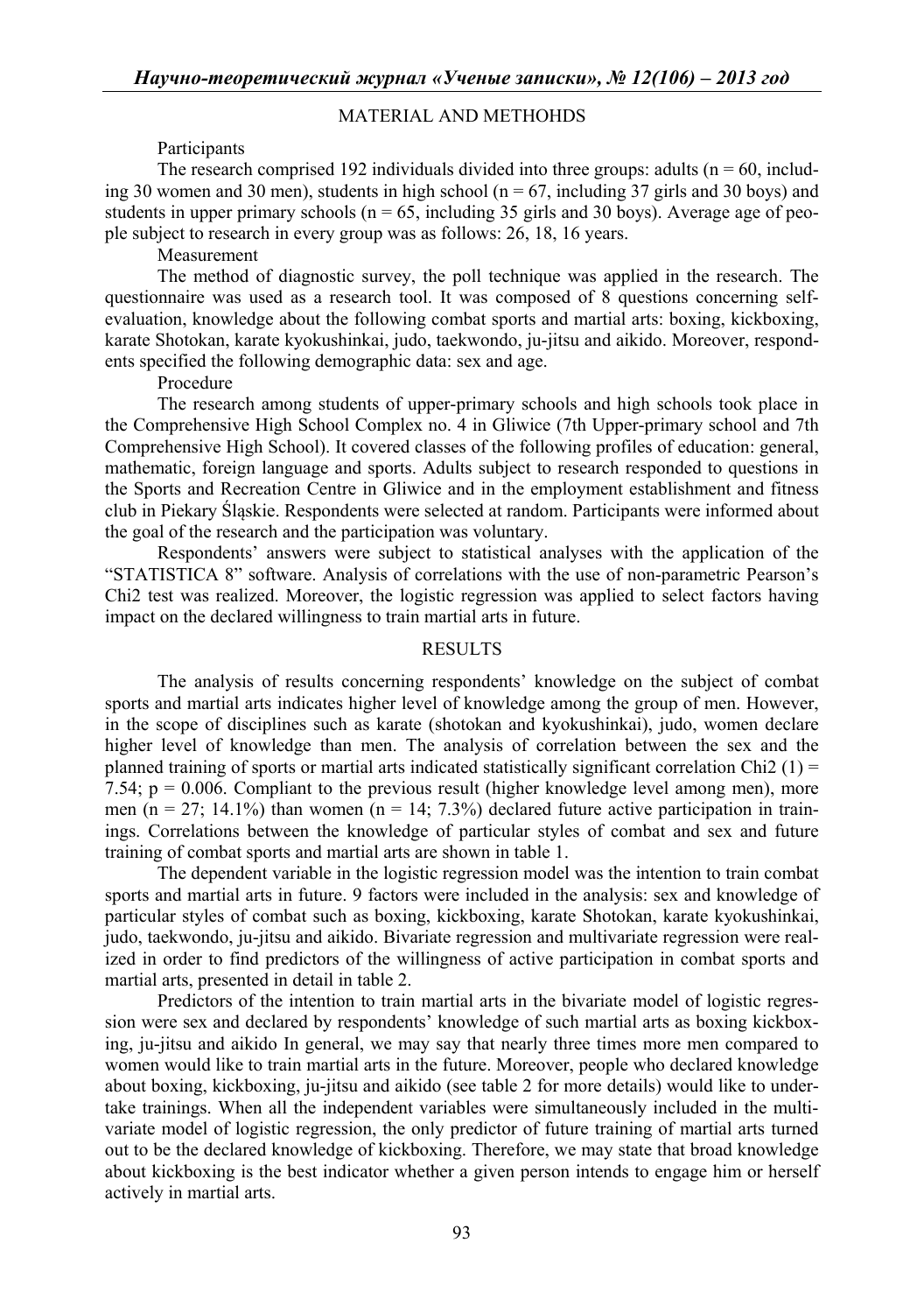Table 1

## **The number and percentage distribution of answers indicating the knowledge of particular combat styles in correlation with sex and declared future training of combat sports or martial arts**

| (the marked results are significant on the level, $p > 0.03$ , $p$ |                     |                  |           | $\sim$ 0.001, p $\sim$ 0.0001) |  |
|--------------------------------------------------------------------|---------------------|------------------|-----------|--------------------------------|--|
|                                                                    | Sex $n$ (%)         |                  |           | Future training n (%)          |  |
| Knowledge of combat styles                                         | Woman               | Man              | Yes       | No                             |  |
| Boxing                                                             |                     |                  |           |                                |  |
| knows                                                              | 36(18.8)            | 69 (35.9)        | 37(19.3)  | 98 (51.0)                      |  |
| doesn't know                                                       | 66 (34.4)           | 21(10.9)         | 4(2.1)    | 53 $(27.6)$                    |  |
|                                                                    | $Chi2(1) = 3.28$    |                  |           | $Chi2(1) = 9.92**$             |  |
| Kickboxing                                                         |                     |                  |           |                                |  |
| knows                                                              | 35(18.2)            | 52(27.1)         | 32(16.7)  | 55 (28.6)                      |  |
| doesn't know                                                       | 67(34.9)            | 38(19.8)         |           | $9(4.7)$ 96 (50.0)             |  |
|                                                                    | $Chi2(1) = 10.62**$ |                  |           | $Chi2(1) = 22.54***$           |  |
| Karate Shotokan                                                    |                     |                  |           |                                |  |
| knows                                                              | 48(25.0)            | 35(18.2)         | 22(11.4)  | 61(31.8)                       |  |
| doesn't know                                                       | 54 (28.1)           | 55 (28.67)       | 19(9.9)   | 90(46.9)                       |  |
|                                                                    | $Chi2(1) = 1.30$    |                  |           | $Chi2(1) = 2.31$               |  |
| Karate Kyokushinkai                                                |                     |                  |           |                                |  |
| knows                                                              | 29(15.1)            | 28(14.6)         | 17(8.9)   | 40(20.8)                       |  |
| doesn't know                                                       | 73 (38.0)           | 62(32.3)         | 24(12.5)  | 111(57.8)                      |  |
|                                                                    |                     | $Chi2(1) = 0.17$ |           | $Chi2(1) = 3.46$               |  |
| Judo                                                               |                     |                  |           |                                |  |
| knows                                                              | 68 (35.4)           | 53 (27.6)        | 31(16.1)  | 90(46.9)                       |  |
| doesn't know                                                       | 34(17.7)            | 37(19.3)         |           | $10(5.2)$ 61 (31.8)            |  |
|                                                                    |                     | $Chi2(1) = 1.24$ |           | $Chi2(1) = 3.54$               |  |
| Taekwondo                                                          |                     |                  |           |                                |  |
| knows                                                              | 32(16.7)            | 27(14.0)         | 17(8.8)   | 42(21.9)                       |  |
| doesn't know                                                       | 70 (36.5)           | 63 (32.8)        |           | $24(12.5)$ 109 (56.8)          |  |
|                                                                    | $Chi2(1) = 0.04$    |                  |           | $Chi2(1) = 2.82$               |  |
| Ju-Jitsu                                                           |                     |                  |           |                                |  |
| knows                                                              | 34(17.7)            | 40(20.8)         | 24 (12.5) | $-50(26.0)$                    |  |
| doesn't know                                                       | 68 (35.4)           | 50(26.1)         | 17(8.8)   | 101(52.7)                      |  |
|                                                                    | $Chi2(1) = 2.49$    |                  |           | $Chi2(1) = 8.80**$             |  |
| Aikido                                                             |                     |                  |           |                                |  |
| knows                                                              | 37(19.3)            | 37(19.3)         | 23(12.0)  | 51(26.5)                       |  |
| doesn't know                                                       | 65(33.8)            | 53 (27.6)        | 18(9.4)   | 100(52.1)                      |  |
|                                                                    |                     | $Chi2(1) = 0.47$ |           | $Chi2(1) = 6.78**$             |  |

(the marked results are significant on the level:  $p^* < 0.05$ ;  $p^* < 0.001$ ;  $p^{**} < 0.001$ )

Table 2

| <b>Logistic regression</b> |                   |                            |  |  |  |
|----------------------------|-------------------|----------------------------|--|--|--|
|                            |                   | Future training OR (95%CL) |  |  |  |
| Factors                    | Bivariate model   | Multivariate model         |  |  |  |
| <b>Sex</b>                 |                   |                            |  |  |  |
| Women                      |                   |                            |  |  |  |
| Men                        | $2.69(1.30-5.57)$ | $1.94(0.86 - 4.34)$        |  |  |  |
|                            | $p = 0.01$        | $p = 0.11$                 |  |  |  |
| Knowledge of combat styles |                   |                            |  |  |  |
| Boxing                     |                   |                            |  |  |  |
| knows                      |                   |                            |  |  |  |
| doesn't know               | $5.00(1.68-14.9)$ | $2.33(0.70-7.80)$          |  |  |  |
|                            | $p = 0.004$       | $p = 0.17$                 |  |  |  |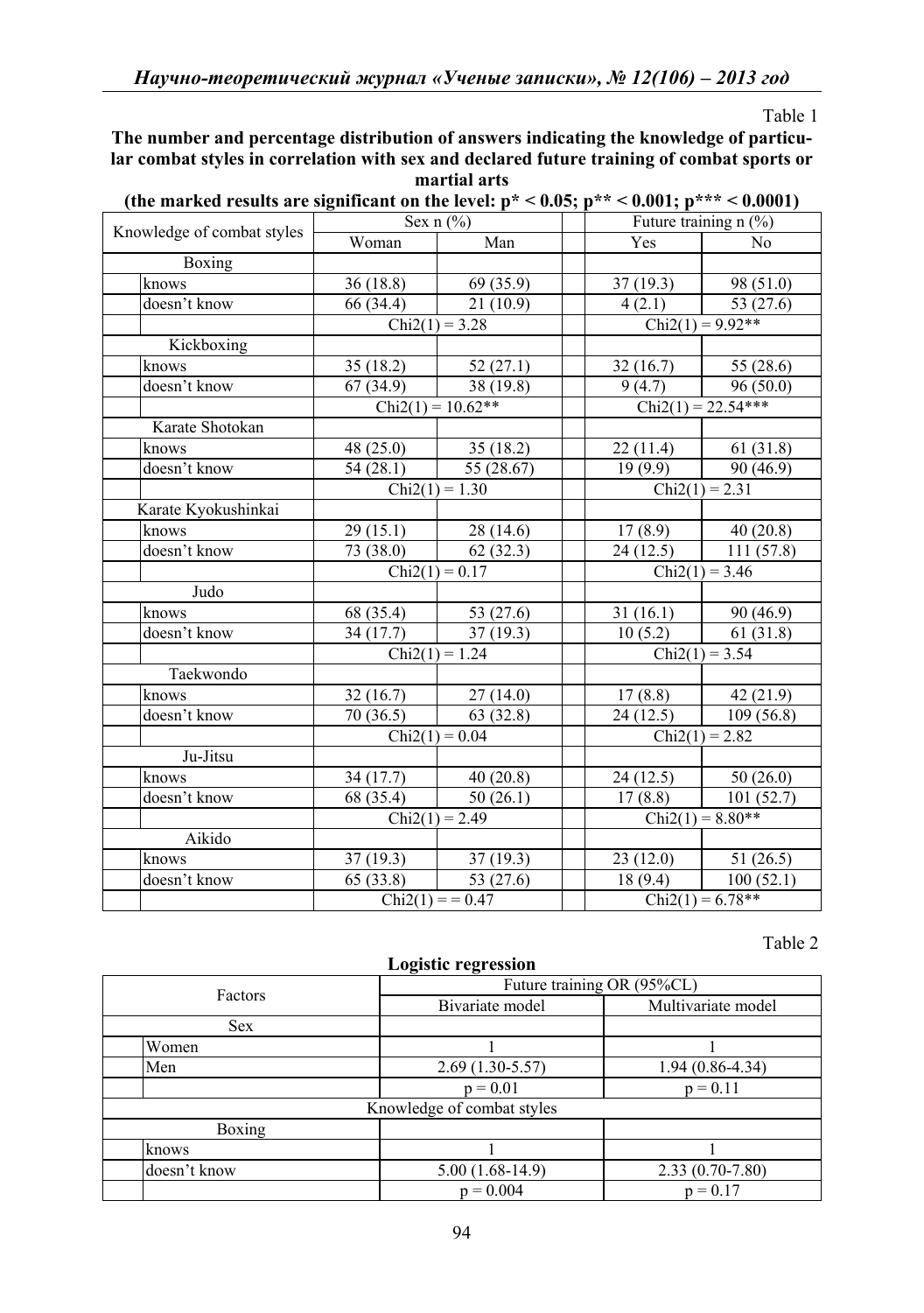|                     | Future training OR (95%CL) |                     |  |
|---------------------|----------------------------|---------------------|--|
| Factors             | Bivariate model            | Multivariate model  |  |
| Kickboxing          |                            |                     |  |
| knows               |                            |                     |  |
| doesn't know        | $6.21(2.75-14.3)$          | 3.80 (1.41-10.22)   |  |
|                     | $p = 0.00001$              | $p = 0.01$          |  |
| Karate Shotokan     |                            |                     |  |
| knows               | 1                          | 1                   |  |
| doesn't know        | $1.71(0.85-3.44)$          | $0.82(0.30-2.26)$   |  |
|                     | $p = 0.13$                 | $p = 0.70$          |  |
| Karate Kyokushinkai |                            |                     |  |
| knows               | $\mathbf{1}$               | $\mathbf{1}$        |  |
| doesn't know        | $1.97(0.95-4.05)$          | $0.85(0.28-2.58)$   |  |
|                     | $p = 0.07$                 | $p = 0.77$          |  |
| Judo                |                            |                     |  |
| knows               | 1                          | 1                   |  |
| doesn't know        | 2.10 (0.96-4.62)           | $1.11(0.40-3.10)$   |  |
|                     | $p = 0.06$                 | $p = 0.84$          |  |
| Taekwondo           |                            |                     |  |
| knows               | $\mathbf{1}$               | $\mathbf{1}$        |  |
| doesn't know        | $1.84(0.89-3.78)$          | $1.03(0.38-2.78)$   |  |
|                     | $p = 0.10$                 | $p = 0.96$          |  |
| Ju-Jitsu            |                            |                     |  |
| knows               | $\mathbf{1}$               | 1                   |  |
| doesn't know        | $2.85(1.40-5.81)$          | $1.14(0.43-3.03)$   |  |
|                     | $p = 0.004$                | $p = 0.79$          |  |
| Aikido              |                            |                     |  |
| knows               | $\mathbf{1}$               | 1                   |  |
| doesn't know        | $2.51(1.23-5.08)$          | $1.55(0.62 - 3.84)$ |  |
|                     | $p = 0.01$                 | $p = 0.34$          |  |

### DISCUSSION

Research conducted by Hoff [10] shows that martial arts themselves do not assure valuable impact on training participants. Their proper communication in line with the ideology is needed together with complete and consistent teaching and educating young participants. Moreover, it is necessary to have proper understanding of the specificity of the path of combat arts combined with the need of having particular knowledge. It seems that those factors have considerable impact on social reception of combat sports and martial arts.

Results of the research indicate that sex has crucial impact on the attitude to combat sports and martial arts. Similar results were achieved by Cynarski et all. [2, 3] in research in the southern part of Poland. Compliant to the theory of justified action [11] the intention to participate in martial arts and combat sports and the stereotype concerning brutality of martial arts and combat sports turned out to have significant impact on the attitude. Those who associated combat sports and martial arts mainly with brutality and those who did not foresee training combat sports and martial arts in future presented low level of commitment to those disciplines of sports, particularly visible in connection to the cognitive component of the attitude. It seems that for the dissemination of combat sports and martial arts, a broad education concerning this subject is necessary. Knowledge, as the basic component of attitude, may constitute motivating factor and may direct the intention for active participation in combat sports and martial arts. Cynarski et all.[12] research also shows that knowledge is a crucial determinant of attitudes to martial arts, and the presented results indicate its crucial impact on undertaking training. At the same time, the author states its low level among students in upper-secondary schools and high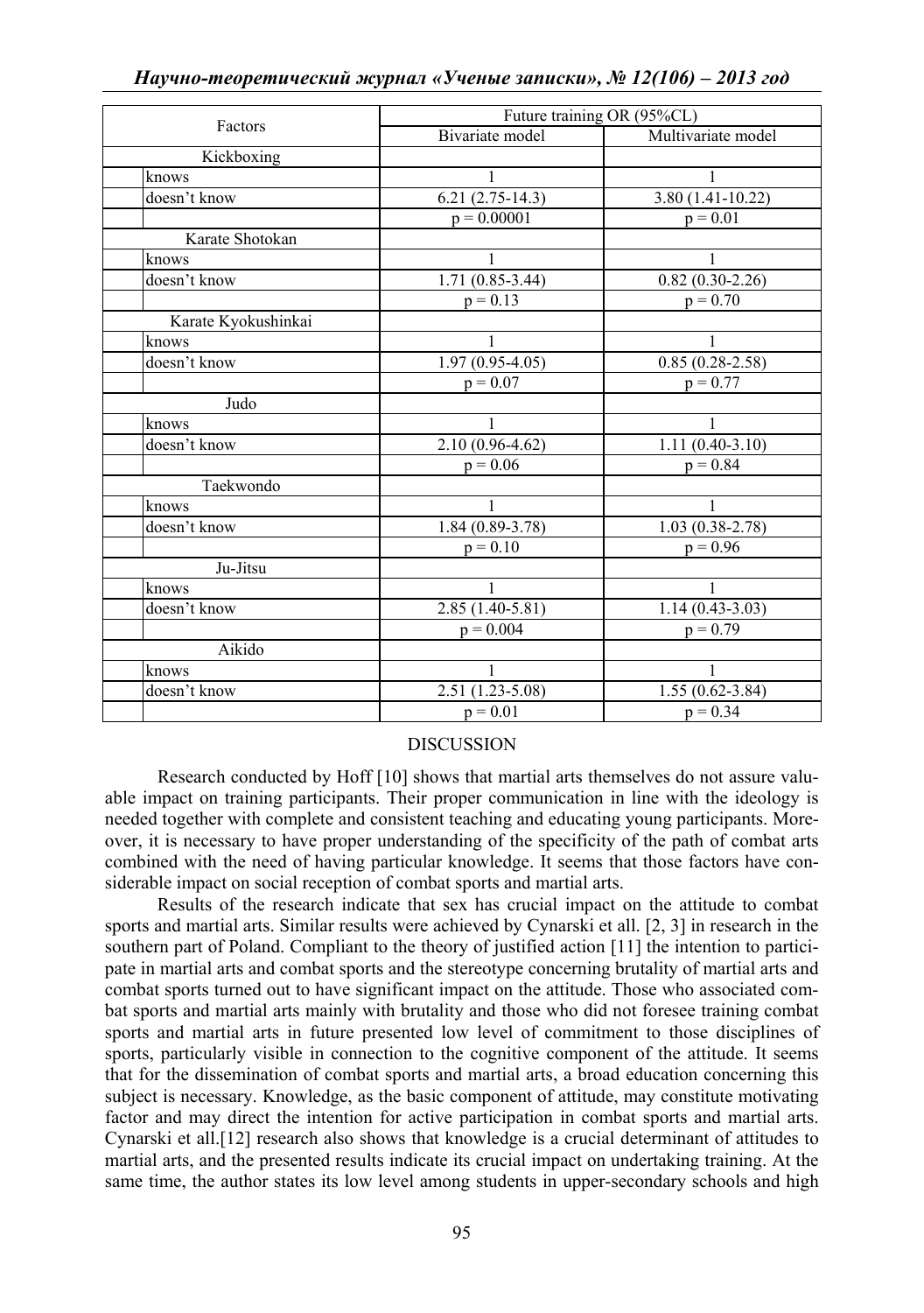schools. Theory indicates that the attitude changes together with gaining experience. Compliant to the concept of the mere-exposure effect by R. Zajonc [13], the more often we encounter a given phenomenon; the more positive is our attitude to it. Organizing unarmed combat competitions in schools and encouraging the youth to frequently support teams at competitions; introducing elements of martial arts to physical culture classes at school seem to be a good path for popularizing those disciplines.

The results of the presented research indicate that the tendency to train combat sports and martial arts in the future concerns men nearly three times more often than women. The knowledge of combat styles has also significant impact on the decision to undertake combat sports and martial arts trainings in future. The simple logistic regression model shows that foreseeing active participation in combat sports and martial arts increased six times among people who declared knowledge about kickboxing, five times in the group of people having knowledge about boxing, and nearly three times among people having knowledge about ju-jitsu and aikido. When the multifaceted model was applied, only the knowledge of kickboxing turned out to be the predicator of the willingness to pursue training in combat sports and martial arts.

### **CONCLUSION**

Research conducted in groups of people who are not training allow for achieving important information connected to the perception of combat sports and martial arts by outsiders. At the same time, they constitute the expression of the knowledge and interest in specific forms of sports activity. Changes in the scope of physical culture in the Polish population, the increase in the interest of sports activities mainly among adults and a broad offer of competition sports activities for children and school youth constitute important challenges for combat sports. Their attractiveness and popularization in school environments constitute a fundamental opportunity for further cultivation of many centuries-old traditions and development.

## **REFERENCES**

1. Cynarski W J. Travel for the study of martial arts. Idō – Movement for Culture, Journal of Martial Arts Anthropology, 2012; 12, 143-151.

2. Cynarski W, Sieber L, Litwiniuk A. Asian Martial Arts in the European and American reception, 2006; 6 (6), 252-260.

3. Cynarski W J. Teoria i praktyka dalekowschodnich sztuk walki w perspektywie europejskiej, 2004; Wyd. UR Rzeszów.

4. Skelton D. L, Glynn M. A, Berta S. M: Aggressive behavior as a function of taekwondo ranking. Perceptual and Motor Skills, 1991; 72, 179-182.

5. Chunlei Lu: Eastern martial arts and violence prevention. Reversing a stereotype. Archives of Budo, 2008; 4, 32-36.

6. Twemlow S, Biggs B, Nelson T, Vernberg E, Fonagy P: Effects of participation in martial arts – based antibullying program in elementary schools. Psychology in the Schools, 2008; 45 (10), 947–959.

7. Kuśnierz C: Values associated with practicing modern karate as a form of cultivating old Japanese Bushido patterns. Ido Movement For Culture. Journal of Martial Arts Anthropology, 2011; 11 (4), 1-5.

8. Theeboom M, Dong Zhu, Vertonghen Jikkemien: Traditional Asian martial arts and youth: Experiences of young Chinese wushu athletes. Archives of Budo, 2012; vol. 8 no.1.

9. Herrigel E. Zen, In the art of archery (R.F.G. Hull, trans.). New York, Vintage Books, 1989.

10. Hoff F F, Budo-Quo vadis?, Dao. Magasin Fernostlicher Lebenskunst, Sonderheft, 1999; 92, 70-74.

11. Ajzen I. Nature and Operation of Attitudes. Annual Review of Psychology,2001; 52, 27–58.

12. Cynarski W J, Kuśnierz C, Witkowski K.; Polish students' knowledge and their attitudes towards martial arts and combat sports. Ido Movement For Culture. Journal of Martial Arts Anthropology, 2012; 12, (3), 5–9.

13. Zajonc R B. Attitudinal effects of mere exposure. Journal of Personality and Social Psychology, Monograph Supplement, 1968; 9, 1–27.